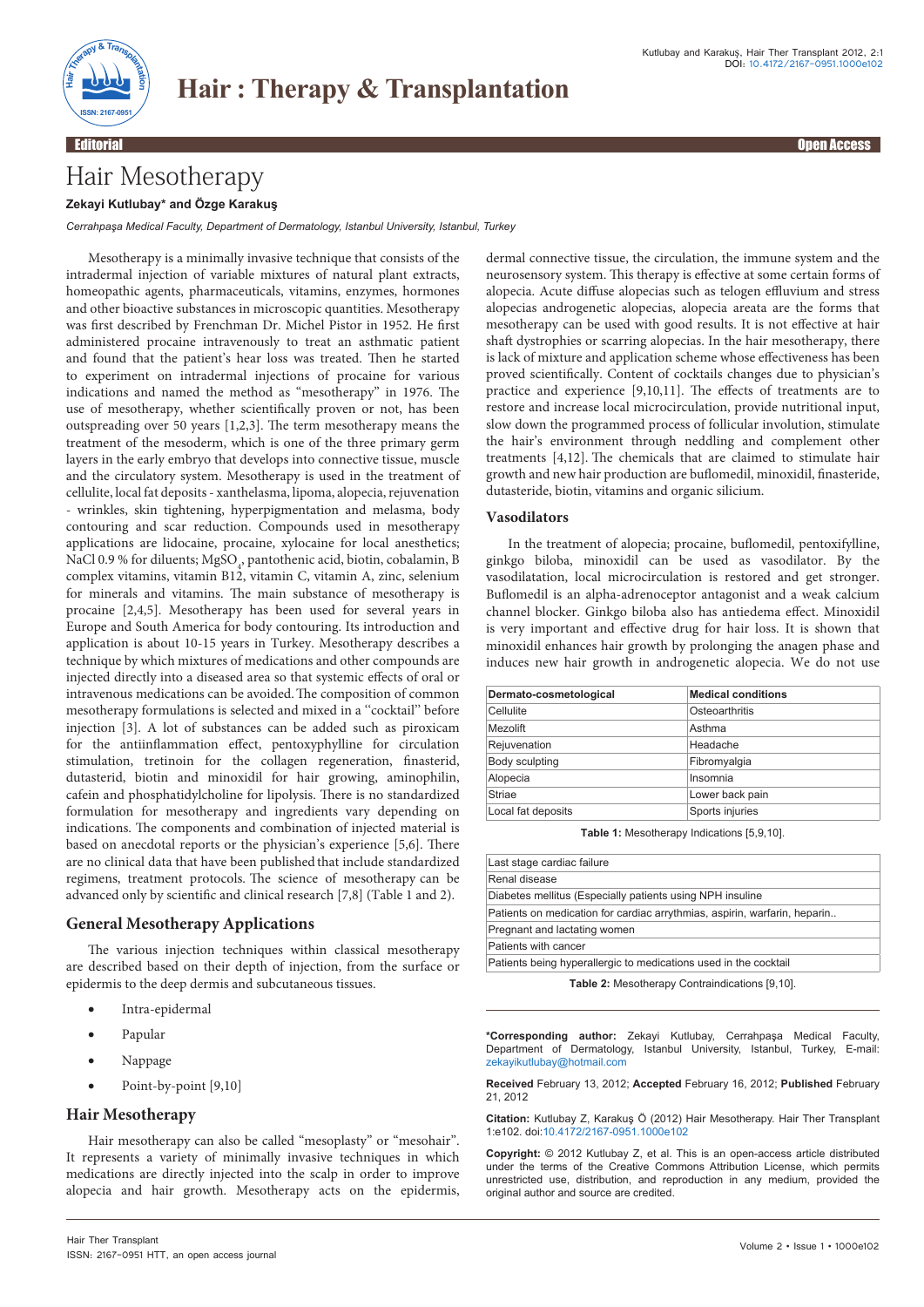minoxidil over than 1-2 cc within the mesotherapy cocktail because it may be painful for the patient. Hypotension can be seen due to excess vasodilatation [12,13,14].

**Procaine:** It is best known for its anesthetic property. Procaine is used in mesotherapy in the form of chlorhydrate of procaine, 1% to 2%. It is antiarrhythmic and vasodilator [3].

**Conjoctyl (organic silicium, salicylate of monometilsilanotriol):**  It is anti-oxidant effective drug. Silicon is an element in the structure of elastic connective tissue. It acts as a coenzyme in the synthesis of the macromolecules of the interstitial matrix. In the microcirculation, it modifies the venous capillary and lymphatic permeability. Organic silicium increases collagen production [3].

### **Vitamins**

Vitamin B5 or dexpanthenol, biotin, vitamin C, A, B1, B2, B3, B6, B8 can be added to the cocktail. If patients have deficiencies and their micronutrition is not sufficient, these vitamins are very helpful to provide the input. Dexpanthenol is converted into pantothenic acid which is the prosthetic group of coenzyme A. It is important in the metabolism of carbonhydrates. Dexpanthenol is necessary fort he epithelial development and regeneration, growth of skin's accessory structures. Biotin acts as a coenzyme and growth factor. Vitamin C acts as an antioxidant and helps in collagen and elastin production. Vitamin A is substantial for collagen-regenerating action [2,12,14].

#### **Trace elements**

Cobalt, copper, lithium, magnesium, manganese, phosphorus, selenium, sulphur, zinc can be used. Except rare allergic reactions, they do not have any contraindications. Trace elements are recommended in telogen efflivium and all deficiency-related conditions [2,12,15,16].

#### **Hormones**

Cyproterone acetate, finasteride, dutasteride can also be used. They are efficacious in androgenetic alopecia. Finasteride should not be used on women. Problems with libido and impotence can occur but its incidence is rare [2,12]. Calcitonins, dexpanthenol, X-Adene, ginko biloba also can be used. Ginko biloba augments circulation. An active constituent, diterpenes, inhibits platelet activating factor and decreases platelet aggregation. Ginko biloba also acts as a vasomodulator. Before the injection, the scalp must be cleaned with clorhexidine or 70% alcohol. The injection technique mostly used on the scalp, is superficial intradermal application. Here injections are given at a depth of 2-4 mm at an angle of 30°-60°. The coctails can be applied by using nappage technique that can be done manually or by mesotherapy gun. When there is an associated disorder, the practitioner should target the areas of alopecia. In androgenetic alopecia injections are applied on the whole of the scalp especially to fronto-temporal and vertex areas. The frequency of sessions are arranged according to patient, disease and the practitioner. Once a week for 4 weeks, once every 2 weeks for 2 months and maintenance treatment every 2 months are the schedules of treatments. We prefer to apply hair mesothearpy once in two weeks for at least 10 sessions and then once a month for 5 months. The hair must not be washed within 24 hours. 2-10 ml is the minimum amount required to cover the whole scalp. A 4 mm needle should be used, the standard mesotherapy needle or *Lebel* needle. The entire scalp is treated part by part with special emphasis on the alopecic areas. Varying cocktails can be used in alternation during the different sessions, depending on their efficacy [8,12,14,16].

#### Page 2 of 3

## **Cocktails [**2,12,14]

| Procaine 2%<br>Buflomedil<br>Silicium<br>Multivitamins 1ml | 1 <sub>m</sub><br>1 <sub>m</sub><br>2ml                    | Buflomedil<br>Calcitonin 100U 1ml<br>Multivitamins   | 2ml<br>2ml                                                |
|------------------------------------------------------------|------------------------------------------------------------|------------------------------------------------------|-----------------------------------------------------------|
| Procaine 2%<br><b>Biotin</b><br>Dexpanthenol<br>Vitamin C  | 2ml<br>1 <sub>m</sub><br>1 <sub>ml</sub><br>1 <sub>m</sub> | Buflomedil<br>Procaine<br>X-Adene<br>Silicium        | 1 ml<br>2ml<br>1 <sub>m</sub><br>1 <sub>m</sub>           |
| Dexpanthenol<br>Minoxidil<br>Procaine                      | 1 <sub>ml</sub><br>1 <sub>m</sub><br>2ml                   | Dexpanthenol<br><b>Biotin</b><br>X-Adene<br>Procaine | 1 <sub>m</sub><br>1 <sub>m</sub><br>1 <sub>m</sub><br>1ml |

By this modality of treatment, hair loss reduces, regrowth can be seen. A test trichogram should be carried out after one year to be visible and meaningful. Injections can cause pain. An anesthetic cream could be applied 30 minutes before the operation to reduce the pain. Rarely local reactions such as edema, bruising, pruritus and pain may happen. Treatments has never had to be stopped and may be conducted indefinitely, as long as the patient tolerates. No adverse effects develop. There are also some cases of alopecia that are seen as a complication after mesotherapy treatment. In one case report, there were two cases of acute patchy alopecia after mesotherapy for the treatment of androgenetic alopecia. Histopathologic features showed an almost complete absence of terminal anagen hair follicles and a marked increase in the number of telogen germinal units and catagen follicles suggested an acute noncicatricial alopecia similar to anagen effluvium. There are certain case reports seen mycobacterial cutaneous infections after mesotherapy in the literature [14,17,18,19].

## **Conclusion**

Hair mesotherapy is a non-surgical, relatively painless injection technique. Despite the fact that there is very little scientific evidence sustaining its widespread use, the field of hair mesotherapy have grown enormously in the past few years, becoming a common method in cosmetic medicine. Its use in cosmetic medicine to eliminate hair loss is gaining in popularity. To ensure a satisfying cosmetic result, it is critical to use the correct cocktail and injection technique. No long term side effects have been seen in thousands of patients.

#### **References**

- 1. [Mysore V \(2010\) Mesotherapy in Management of Hairloss Is it of Any Use?](http://www.ncbi.nlm.nih.gov/pubmed/21188025)  [Int J Trichology 2: 45-46.](http://www.ncbi.nlm.nih.gov/pubmed/21188025)
- 2. [Kutlubay Z, Engin B, Serdaroğlu S, Tüzün Y \(2010\) Mezoterapide kullanılan](http://www.dermatoz.org/makaleler/02/dermatoz_makale_mezoterapi.pdf)  [ilaçlar. Dermatoz 1: 85-89.](http://www.dermatoz.org/makaleler/02/dermatoz_makale_mezoterapi.pdf)
- 3. [Kutlubay Z \(2011\) Evaluation of mesotherapeutic injections of three different](http://www.ncbi.nlm.nih.gov/pubmed/21718184)  [combinations of lipolytic agents for body contouring. J Cosmet Laser Ther 13:](http://www.ncbi.nlm.nih.gov/pubmed/21718184)  [142-153.](http://www.ncbi.nlm.nih.gov/pubmed/21718184)
- 4. [Atiyeh BS, Ibrahim AE, Dibo SA \(2008\) Cosmetic Mesotherapy: Between](http://www.ncbi.nlm.nih.gov/pubmed/18663517)  [scientific evidence, science fiction, and lucrative business. Aesthetic Plast Surg](http://www.ncbi.nlm.nih.gov/pubmed/18663517)  [32: 842-849.](http://www.ncbi.nlm.nih.gov/pubmed/18663517)
- 5. [Vedamurthy M \(2007\) Mesotherapy. Indian J Dermatol Venereol Leprol 73:](http://www.ncbi.nlm.nih.gov/pubmed/17314456)  [60-62.](http://www.ncbi.nlm.nih.gov/pubmed/17314456)
- 6. Merritt LA (2007) The scientific basis of mesotherapy. Aesthetic Mesotherapy and Injection Lipolysis in Clinical Practice. Ed. Madhere S. 2<sup>nd</sup> Edition. New York, Informa Healthcare 25-46.
- 7. [Sivagnanam G \(2010\) Mesotherapy The french connection. J Pharmacol](http://www.ncbi.nlm.nih.gov/pubmed/21808584)  [Pharmacoter 1: 4-8.](http://www.ncbi.nlm.nih.gov/pubmed/21808584)